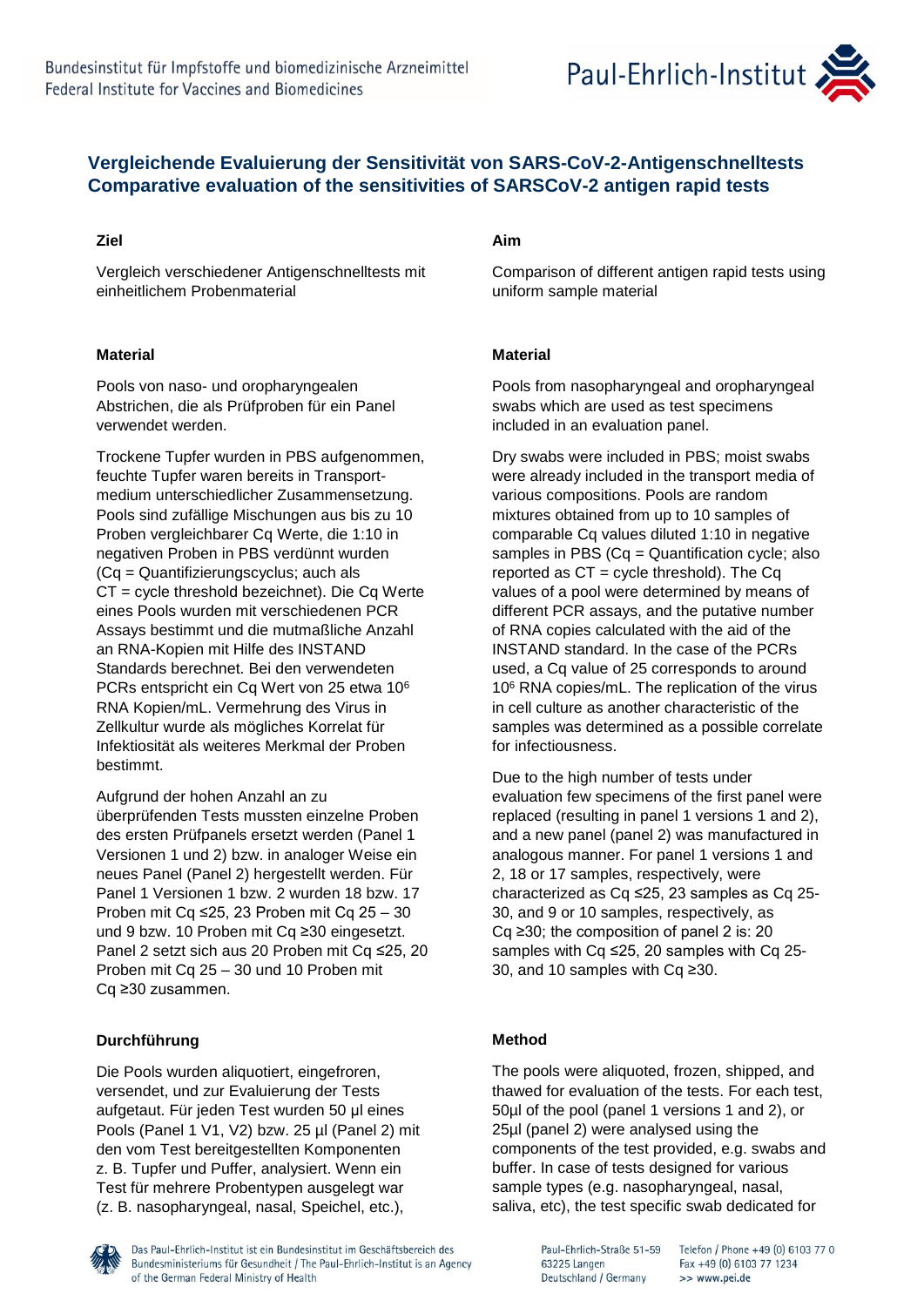

wurde der testspezifische Tupfer für die nasopharyngeale Probennahme verwendet. An der vergleichenden Evaluierung beteiligte Labors sind u. a. Robert Koch-Institut, Paul-Ehrlich-Institut, Konsiliarlabor für Coronaviren (Charité), Institut für Mikrobiologie der Bundeswehr.

#### **Zusammenfassung**

Diese vergleichende Evaluierung einer großen Anzahl von SARS-CoV-2 Antigenschnelltests (point of care tests; POCT) verschiedenen Designs und verschiedener Hersteller mit einem einheitlichen Probenset ermöglicht einen Überblick über den derzeitigen Stand der Technik hinsichtlich ihrer Sensitivität. Der derzeitige Stand der Technik wurde einer Mindestsensitivität von 75 % für die Pools mit einem Cq ≤25 gleichgesetzt. Die Ergebnisse lassen keine Rückschlüsse auf die Spezifität der Tests zu.

**Tabelle 1** fasst die Ergebnisse der Antigenschnelltests zusammen, die als "dem Stand der Technik entsprechend" bewertet wurden (alphabetische Reihenfolge der Hersteller).

**Tabelle 2** fasst die Ergebnisse derjenigen Tests zusammen, die das Sensitivitäts-Kriterium nicht erfüllten und aus der Liste des BfArM (erstattungsfähige Tests) gestrichen wurden (alphabetische Reihenfolge der Hersteller).

Der erste Teil der Evaluierung wurde bereits wissenschaftlich veröffentlicht (1); in dieser Publikation sind weitere Details der vergleichenden Evaluierung zusammengefasst.

**Es sei ausdrücklich darauf hingewiesen, dass diese vergleichende Evaluierung nur eine Stichprobe der beim BfArM gelisteten und somit erstattungsfähigen SARS-CoV-2 Antigenschnelltests berücksichtigen kann, und manche Tests bislang (noch) nicht berücksichtigt werden konnten, trotz entsprechendem Interesse seitens Herstellern / Vertreibern.** 

### **Kontakt:**

E-Mail: sarscov2ivd@pei.de

nasopharyngeal samples was used. Laboratories participating in the comparative evaluation included the Robert Koch-Institut, the Paul-Ehrlich-Institut, the reference laboratory for coronaviruses (Charité), and the Institute for Microbiology of the German Army (Bundeswehr).

#### **Summary**

This comparative evaluation of a large number of SARS-CoV-2 rapid antigen tests (point of care tests; POCT) of different designs and manufacturers using the uniform sample sets allows an overview of the current state of the art regarding sensitivity.

The current state of the art was defined as corresponding to a minimal sensitivity of 75% for the pools with Cq ≤25. The results do not allow any conclusions regarding specificity of the tests.

**Table 1** summarizes the results of those POCTs assessed as reflecting the current state of the art (alphabetical order of manufacturers).

**Table 2** summarizes the results of those POCT (alphabetical order of manufacturers) which do not fulfill the sensitivity criteria and consequently are deleted from the list of reimbursable tests (see the homepage of Federal Institute for Drugs and Medical Devices (Bundesinstitut für Arzneimittel und Medizinprodukte, BfArM).

The first part of this evaluation has already been published (1); this publication summarizes further details of the comparative evaluation.

**You should be aware that this comparative evaluation can only cover a random sample of the SARS-CoV-2 rapid antigen tests listed by the BfArM, thus eligible for reimbursement, and that few other products could not (yet) be taken into account, despite the interests on the part of the manufacturers/distributors.**

### **Contact**

Email: sarscov2ivd@pei

(1) Scheiblauer Heinrich, Filomena Angela, Nitsche Andreas, Puyskens Andreas, Corman Victor M, Drosten Christian, Zwirglmaier Karin, Lange Constanze, Emmerich Petra, Müller Michael, Knauer Olivia, Nübling C Micha. Comparative sensitivity evaluation for 122 CE-marked rapid diagnostic tests for SARS-CoV-2 antigen, Germany, September 2020 to April 2021. Euro Surveill. 2021;26(44):pii=2100441. https://doi.org/10.2807/1560-7917.ES.2021.26.44.2100441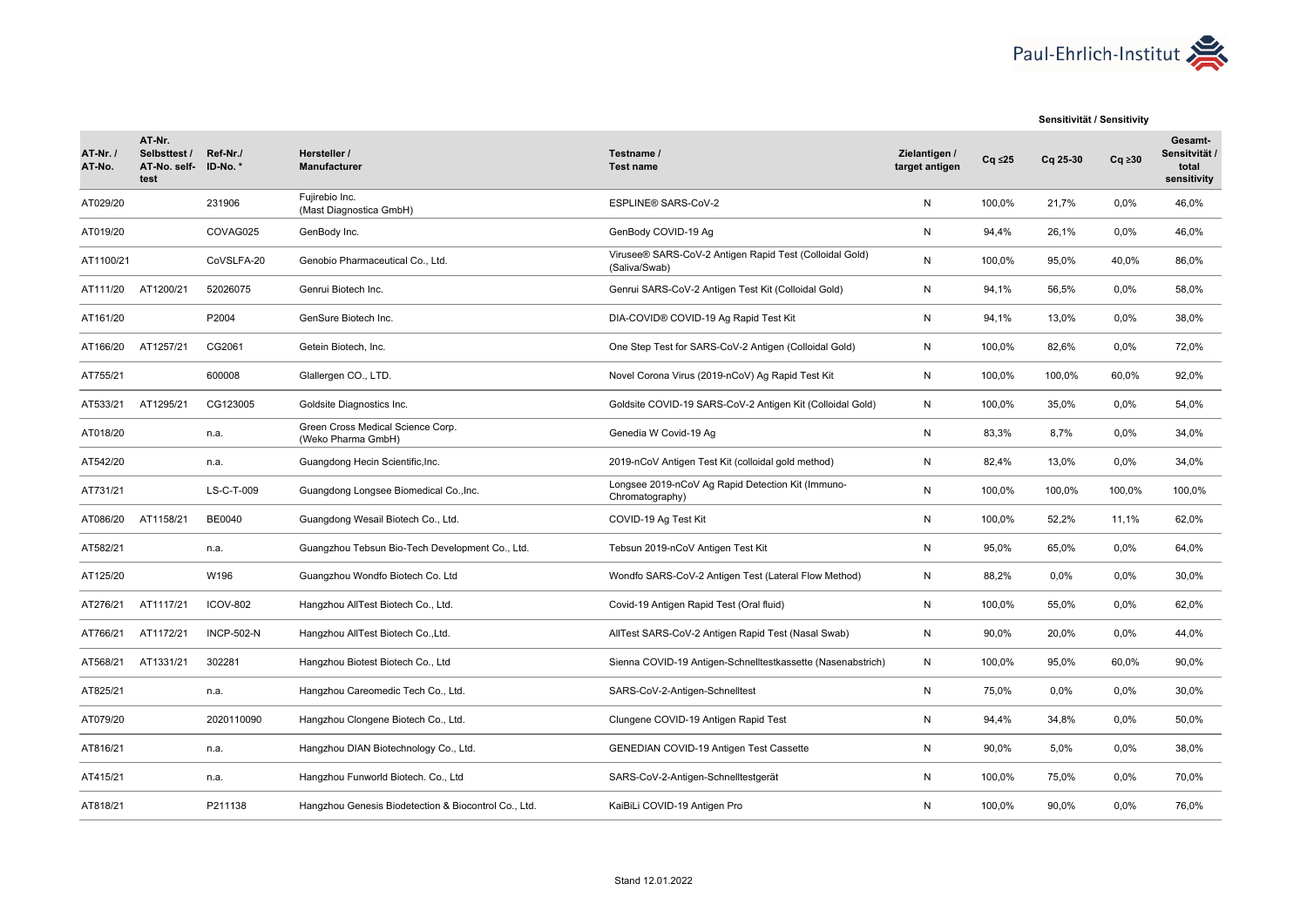

#### **Sensitivität / Sensitivity**

| <b>AT-Nr. /</b><br>AT-No. | AT-Nr.<br>Selbsttest /<br>AT-No. self-<br>test | Ref-Nr./<br>ID-No.* | Hersteller /<br><b>Manufacturer</b>                                    | Testname /<br><b>Test name</b>                                                  | Zielantigen /<br>target antigen | $Cq \leq 25$ | Cq 25-30 | $Cq \geq 30$ | Gesamt-<br>Sensitvität /<br>total<br>sensitivity |
|---------------------------|------------------------------------------------|---------------------|------------------------------------------------------------------------|---------------------------------------------------------------------------------|---------------------------------|--------------|----------|--------------|--------------------------------------------------|
| AT228/20                  |                                                | <b>YMC050G</b>      | Hangzhou Immuno Biotech Co., Ltd.                                      | IMMUNOBIO SARS-CoV-2 Antigen-Schnelltest (COVID-19 Ag)                          | N                               | 88,2%        | 13,0%    | 0,0%         | 36,0%                                            |
| AT961/21                  |                                                | n.a.                | Hangzhou Jucheng Medical Products Co., Ltd                             | SARS-CoV-2 Ag Schnelltestkit                                                    | N                               | 100,0%       | 100.0%   | 80,0%        | 96,0%                                            |
| AT011/20                  | AT1228/21                                      | n.a.                | Hangzhou Laihe Biotech Co., Ltd.<br>(Lissner Qi GmbH)                  | Lyher Novel Coronavirus (COVID-19) Antigen Test Kit (Colloidal<br>Gold)         | N                               | 94,4%        | 17,4%    | 0,0%         | 42,0%                                            |
| AT060/20                  |                                                | COV-201             | Hangzhou Lysun Biotechnology Co., Ltd.                                 | Lysun COVID-19 Antigen Rapid Test Device (Colloidal Gold)                       | N                               | 100.0%       | 78,3%    | 0,0%         | 70,0%                                            |
| AT628/21                  | AT1269/21                                      | COVG-602            | Hangzhou Sejoy Electronics & Instruments Co., Ltd.                     | SARS-CoV-2 Antigen Schnelltestkassette                                          | N                               | 100,0%       | 50,0%    | 0.0%         | 60,0%                                            |
| AT082/20                  |                                                | n.a.                | Hangzhou Testsea Biotechnology Co., Ltd                                | Testsealabs® Rapid Test Kit COVID-19 Antigen Test Cassette                      | N                               | 100,0%       | 47,8%    | 0,0%         | 56,0%                                            |
| AT821/21                  |                                                | IFC-SCoV2-AG        | Hangzhou Zheda Dixun Biological Gene Engineering Co., Ltd.             | SARS-Cov-2 Nucleocapsid(N) Antigen Rapid Test Cassette                          | N                               | 100,0%       | 55,0%    | 0,0%         | 62,0%                                            |
| AT934/21                  |                                                | G-C-0104            | Hangzhou Zheda Dixun Biological Gene Engineering Co., Ltd.             | Bisdeal SARS-CoV-2 Antigen-Schnelltest                                          | N                               | 100,0%       | 25,0%    | 0,0%         | 50,0%                                            |
| AT001/20                  | AT1208/21                                      | GCCOV-502a-H5       | Healgen Scientific Limited Liability Company<br>(Siemens Healthineers) | CLINITEST® Rapid COVID-19 Antigen Test                                          | N                               | 100,0%       | 87,0%    | 0,0%         | 76,0%                                            |
| AT563/21                  |                                                | HYT-G01             | Hoyotek Biomedical Co., Ltd.                                           | Corona Virus (COVID-19) Antigen Rapid Test (Colloidal Gold)                     | N                               | 90,0%        | 10,0%    | 0.0%         | 40,0%                                            |
| AT1076/21                 |                                                | n.a.                | Hubei Jinjian Biology Co., Ltd.                                        | SARS-CoV-2 Antigen Test Kit (Colloidal Gold Method)                             | N                               | 100.0%       | 65.0%    | 0,0%         | 66.0%                                            |
| AT083/20                  |                                                | ACOVA-7025          | Humasis Co., Ltd.                                                      | Humasis COVID-19 Ag Test                                                        | $N+S$                           | 88,2%        | 21,7%    | 0,0%         | 40,0%                                            |
| AT637/21                  |                                                | BT1389              | Innova Medical Group, Inc.                                             | INNOVA SARS-CoV-2 Selbsttest (Qualitativer-Antigen-<br>Schnelltest)             | N                               | 100,0%       | 100,0%   | 80,0%        | 96,0%                                            |
| AT1073/21                 |                                                | n.a.                | Innovation Biotech (Beijing) Co. LTD                                   | <b>INVBIO One Step Diagnostic Rapid Test Cassette</b>                           | N                               | 100,0%       | 100,0%   | 70,0%        | 94,0%                                            |
| AT247/21                  |                                                | n.a.                | Innovation Biotech (Beijing) Co., Ltd                                  | INVBIO Antigen Rapid Test Device (Saliva)                                       | N                               | 95,0%        | 25,0%    | 0.0%         | 48,0%                                            |
| AT199/21                  |                                                | n.a.                | Innovita (Tangshan) Biological Technology Co.; LTD.                    | 2019-nCoV Ag Test (Latex Chromatography Assay)                                  | N                               | 85,0%        | 5,0%     | 0,0%         | 36,0%                                            |
| AT981/21<br>(AT574/21)    |                                                | ITP16010-TC25       | InTec Products, Inc.                                                   | Rapid SARS-CoV-2 Antigen Test Colloidal Gold<br>(Nasopharyngeal/Nasal specimen) | N                               | 100,0%       | 95,0%    | 30,0%        | 84,0%                                            |
| AT849/21                  |                                                | n.a.                | Jiangsu Bioperfectus Technologies Co., Ltd.                            | Novel Coronavirus (SARS-CoV-2) Ag Rapid Test Kit                                | N                               | 100,0%       | 75,0%    | 0,0%         | 70,0%                                            |
| AT418/20                  |                                                | n.a.                | Jiangsu Diagnostics Biotechnology Co., Ltd                             | COVID-19 Antigen Rapid Test Cassette (Colloidal Gold)                           | N                               | 100,0%       | 78,3%    | 0,0%         | 68,0%                                            |
| AT231/20                  |                                                | n.a.                | Jiangsu Konsung Bio-Medical Science And Technology Co., Ltd            | Konsung COVID-19 Antigen Rapid Test Kit                                         | N                               | 100,0%       | 70,0%    | 30,0%        | 74,0%                                            |
| AT244/20                  | AT1298/21                                      | 1031-02             | Jiangsu Medomics Medical Technology Co., Ltd                           | SARS-CoV-2-Antigen-Testkit (LFIA)                                               | N                               | 94,1%        | 21,7%    | 0,0%         | 42,0%                                            |
| AT1082/21                 |                                                | R220T001B0C0        | Jiangsu Mole Bioscience Co., Ltd                                       | SARS-CoV-2 Antigen Test Cassette                                                | N                               | 100,0%       | 65,0%    | 0,0%         | 66,0%                                            |